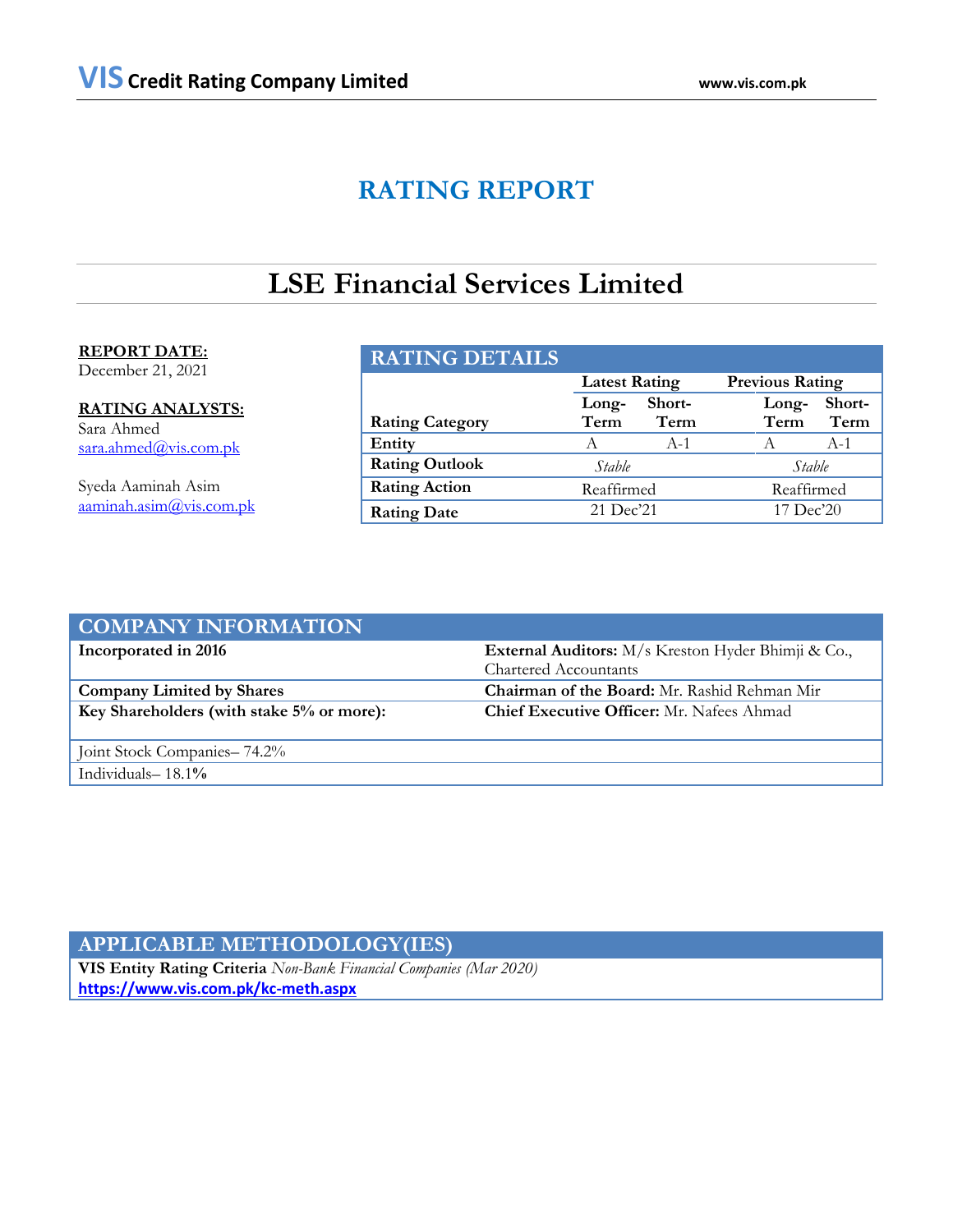# **LSE Financial Services Limited**

### **OVERVIEW OF THE INSTITUTION RATING RATIONALE**

LSE Financial Services Limited was incorporated in January 2016 under the Companies Ordinance 1984 (now Companies Act 2017). The company is licensed to carryout business of investment finance services under Non-Banking Finance Company (NBFC) rules.

# **Profile of the Chairman**

Mr. Rashid Rehman Mir is a qualified Chartered Accountant and has over three decades of professional experience in audit, tax, and management consultancy. He is currently serving as the Senior Partner at Rahman Sarfaraz Rahim Iqbal Rafiq Chartered Accountants.

### **Profile of the CEO**

Mr. Nafees Ahmad has more than twenty-five years of experience in the financial sector, particularly in Corporate and Investment Banking, Project Management, and Business Development. He has worked as an Executive Director-Team Lead in GAT Consulting (Pvt.) Limited, and has been associated with Pak Oman Investment Company Limited as a Regional Head.

## **Financial Snapshot**

**Core Equity:** end-FY21: Rs. 2.3b; end-FY20: 2.2b; end-FY19: Rs. 2**.**1b

**Assets:** end-FY21: Rs. 3.4b; end-FY20: Rs. 3.2b; end-FY19: Rs. 3.2b

**Profit After Tax:** FY21: Rs. 236.0m, FY20: Rs.

**Corporate Profile:** Initially incorporated in October 1970 as a company limited by guarantee under the name of "Lahore Stock Exchange (Guarantee) Limited" followed by re-registration as a public company in 2012; the company ceased its stock exchange operations on January 11, 2016, subsequent to notification by Securities and Exchange Commission of Pakistan (SECP), dated August 25 2015, directing integration of the stock exchanges in Pakistan. Consequently, the Company was granted a license to operate as investment finance services company as a Non-Banking Financial Company (NBFC) by the SECP under the name of "LSE Financial Services Limited". The registered office of the company is located in Khayaban-e-Aiwan-e-Iqbal, Lahore, Pakistan.

LSE Financial Services Limited has a unique business model encapsulating core revenue generation primarily through investment in Margin Trading System (MTS) of NCCPL and rental income from investment properties. Investment properties incorporate ownership in LSE Towers representing 25,018 square feet, and the company has entered into lease arrangements for lease of office spaces in North and South Towers. Other core earning avenues include income from financial assets, room maintenance services offered to tenants, fund and operational management fee, and software services. The company also holds investments in associates, namely The Pakistan Credit Rating Agency Limited (PACRA), Central Depository Company of Pakistan Limited (CDC), and National Clearing Company of Pakistan Limited (NCCPL), amounting to Rs. 1.12b which approximately accounts for onethird of the asset base. Income from the same has impacted net profitability positively on a timeline basis.

In accordance with Section 28b of NBFC rules, LSE Financial Services Limited was granted an exemption by SECP for three years to comply with the regulation to invest at least 70% of total assets in financing activities. The regulator relaxed the aforementioned regulation up to January 2019, and the company has applied for an extension on the same. LSE Financial Services Limited plans to liquidate shareholding in associates in a phased manner going forward and direct proceeds from realization of these investments towards financing activities including MTS, leases, and new lending products as approved by the Board of Directors.

During FY21, Mr. Nafees Ahmad was appointed as the Chief Executive Officer / Managing Director. His investment banking and lending experience is expected to bode well for LSEFSL given their strategy to build a financing portfolio. Also, Mian Muhammad Tariq Hassan has joined the company as an independent non-executive director.

# **Rating Drivers**

**Impact of revision in business plan entailing development of financing portfolio is yet to be seen.** 

160.1m; FY19: Rs. 153.3m The company is undergoing revision in business model entailing introduction of Term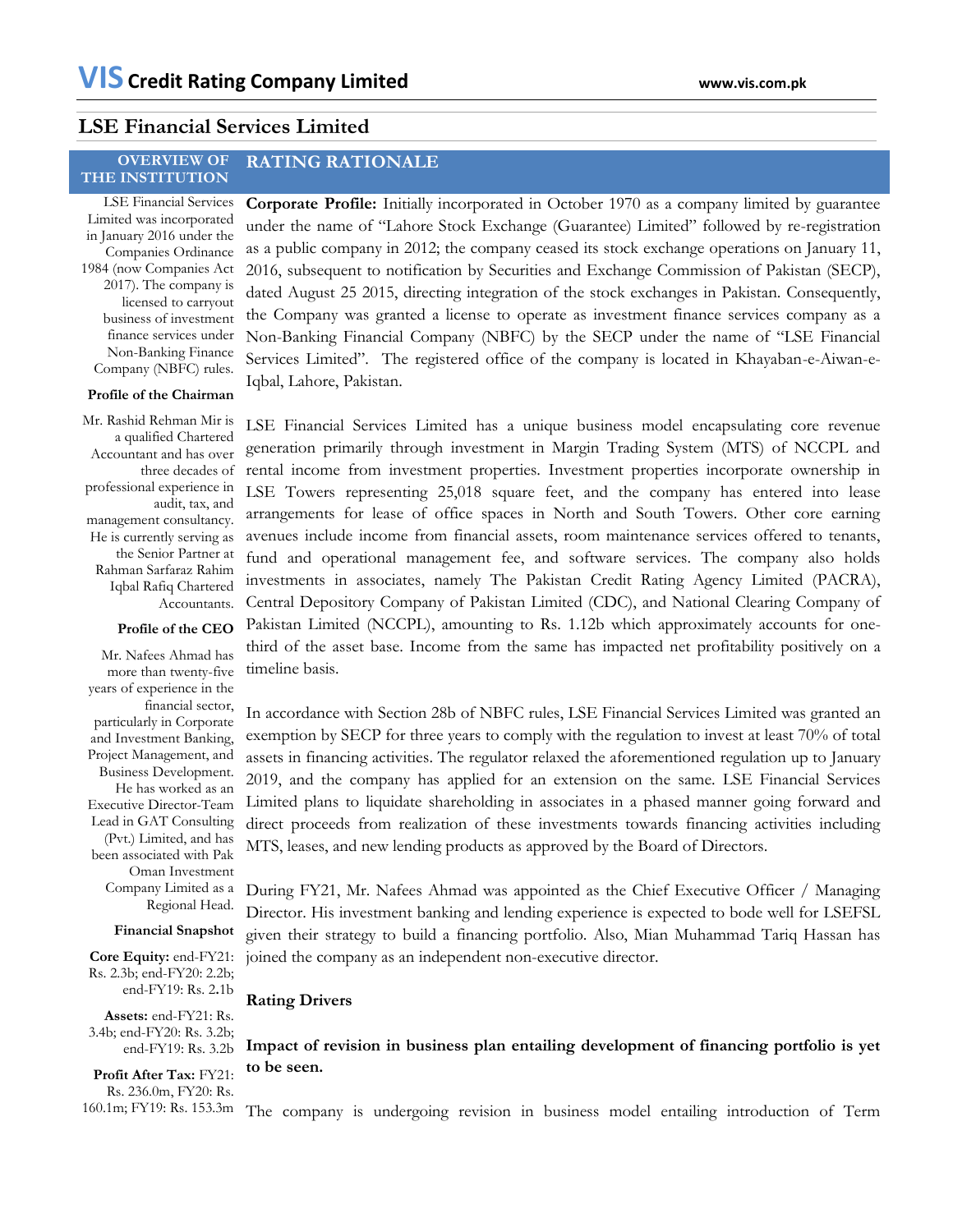Financing and Leasing Portfolio. Term Financing incorporates receivable financing, exposure in Sukuks and Term Financing Certificates (TFCs), and loan portfolios with short-term to longterm tenors. Leasing Portfolio consists of vehicles, equipment, and machinery; and the team has designed software for leasing product portfolio which is currently in mock testing phase. Also, the company is partnering with other financial institutions including banks and modarba companies to ensure sustainable operations. Exposure to credit risk emanating with loan portfolio will be mitigated through investments in liquid debt securities and extending financing to counterparties which are either backed by the Government of Pakistan (GoP) or encompass long-term and short-term credit ratings of at least "AA" and "A-1", respectively, by PACRA or VIS. Furthermore, the company plans to launch an advisory business incorporating feasibility and research studies of public and private institutions, underwriting, syndication, debt restructuring, project financing, and advisory in mergers, acquisitions, and divestments. The company anticipates gradual build up in the financing portfolio in line with the recently approved credit policy.

In order to successfully implement new product lines, the company is also undergoing revisions in credit manuals, policies, and legal documents along with structural changes in compliance, legal, internal audit, and information technology departments. LSE Financial Services is also undertaking fresh hiring in marketing and risk departments to facilitate additions in the product portfolio.

# **Strong Internal Audit Function and sound IT infrastructure in place**

The company has outsourced its Internal Audit function to M/s Kreston Hyder Bhimji & Co., Chartered Accountants, with quarterly and annually reporting to company's board. Keeping pace with the development of information technology and desire to provide effective service to their customers, the company has invested in the latest information technology systems. Moreover, the company has earned ISO 9001:2015 certification for its quality management system.

# **Low Business Risk**

Low business risk of the company incorporates conservative investment policy whereby the company holds investments in MTS of NCCPL, government backed treasury bills, and equity shares of Pakistan Merchantile Exchange (PMEX). While investing in MTS, company's policy entails a cap of 25% investment in a single scrip to mitigate concentration risk; except TRG, where the limit is 10% given relatively volatile nature of the stock.

| Financial Assets (in 000's Rs.)                       | <b>FY19</b> | <b>FY20</b> | <b>FY21</b> |
|-------------------------------------------------------|-------------|-------------|-------------|
| Non-Current:                                          |             |             |             |
| Pakistan Investment Bonds (PIBs)                      | 0.0         | 52.3        | 0.0         |
| Current:                                              |             |             |             |
| Held-to-Maturity                                      |             |             |             |
| <b>Investment in Margin Trading System of NCCPL</b>   | 396.6       | 370.0       | 462.5       |
| <b>Government Treasury Bills</b>                      | 24.6        | 25.9        | 25.5        |
| Held-for-Trading                                      |             |             |             |
| Equity Shares of Pakistan Merchantile Exchange (PMEX) | 18.9        | 18.9        | 19.1        |
| Total                                                 | 440.1       | 467.2       | 507.1       |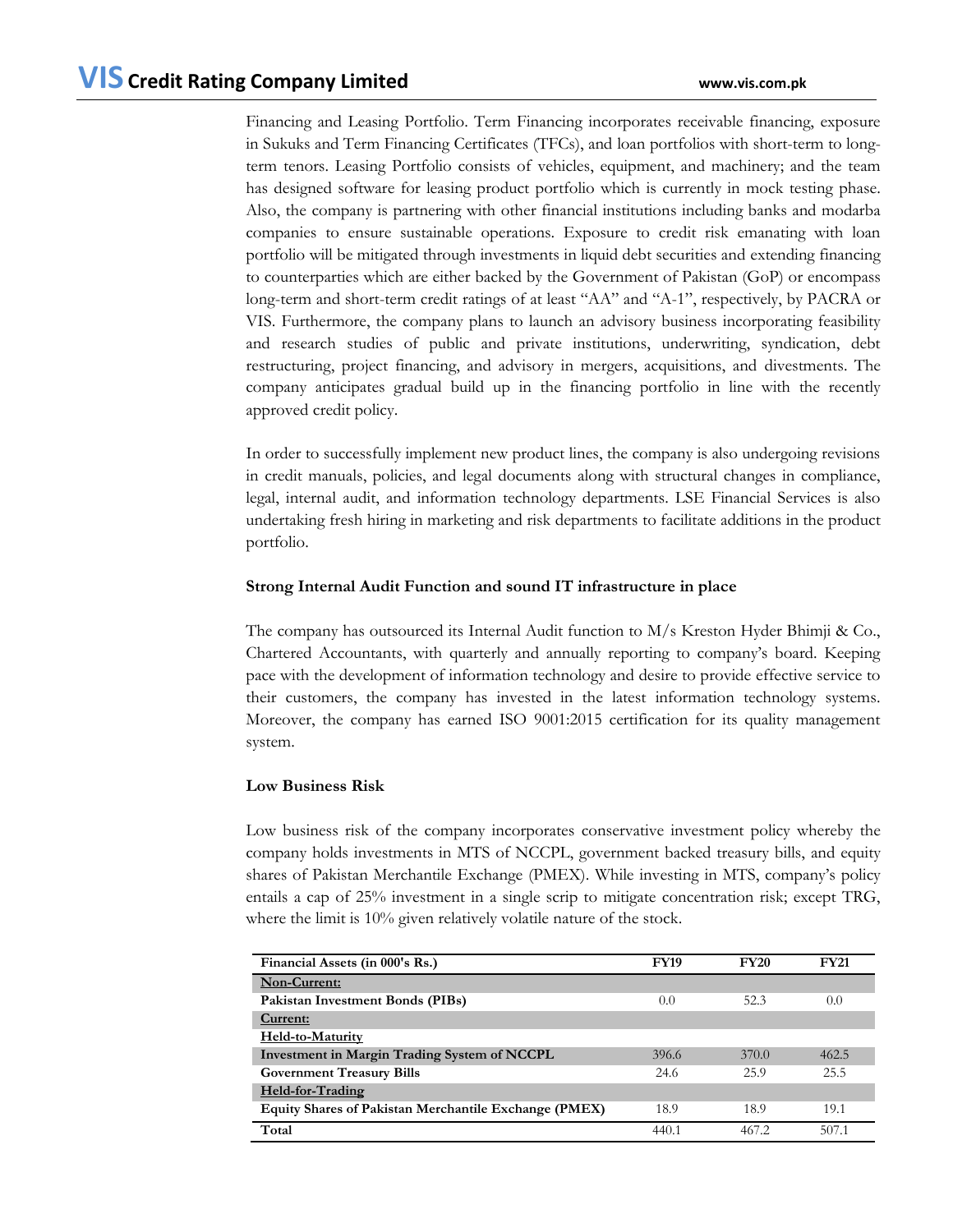Although the company plans to expand investment portfolio going forward, business risk is expected to remain within manageable levels given its conservative investment policies.

# **Core earnings remained stagnant while share of profit from associates continued to provide impetus to the bottom-line**

During FY21, core earnings of the company were reported at Rs. 130.1m (FY20: Rs. 137.4m), registering 5.4% dip on a YOY basis. Revenues from rental income from investment properties and contracts with customers based on room maintenance services, fund management, and software services witnessed minimal increase, however other income decreased mainly on account of lower ancillary income generated from renting parking space. Demand for the same declined due to COVID-19 lockdowns. Administrative and general expenses also depict 7% increase during FY21 vis-à-vis SPLY primarily on account of Punjab Workers' Welfare Fund (PWWF) provision accounted in FY21. Consequently, operating margins reduced to 27% (FY20: 48%) in the outgoing year. However, net profitability was largely supported by increase in share of profit from associates depicting significant increase of 78.7% to Rs. 243.7m (FY20: Rs. 136.3m) during FY21. Finance costs were minimal at Rs. 0.1m. As a result, net margins increased to 154% (FY20: 91%) in FY21. Going forward, realization of the company's business plan including buildup of financing portfolio and resulting income streams will remain important for ratings.

# **Strong liquidity profile and capitalization indicators**

Liquidity profile of the company continue to remain strong with current ratio standing at 4.72x (FY20: 4.21x) during FY21, and is expected to remain on the higher side going forward with additions in portfolio investments.

Post adjustment of revaluation reserves, equity base of the company grew slightly to Rs. 2.3b (FY20: Rs. 2.2b) at end-FY21 on account of dividend payments amounting to Rs. 90m. Debt profile encapsulates conservative capital structure with minimal long term financing undertaken in FY21 for purchase and installation of 100 KW On-Grid Solar System under SBP's financing scheme of renewable energy projects. As a result, capitalization indicators continued to remain on the lower side with leverage and gearing levels standing at 0.12x (FY20: 0.12x) and 0.00x (FY20: 0.00x) at end FY21. Capitalization indicators are expected to remain low with projected profitability and minimal capex plan going forward.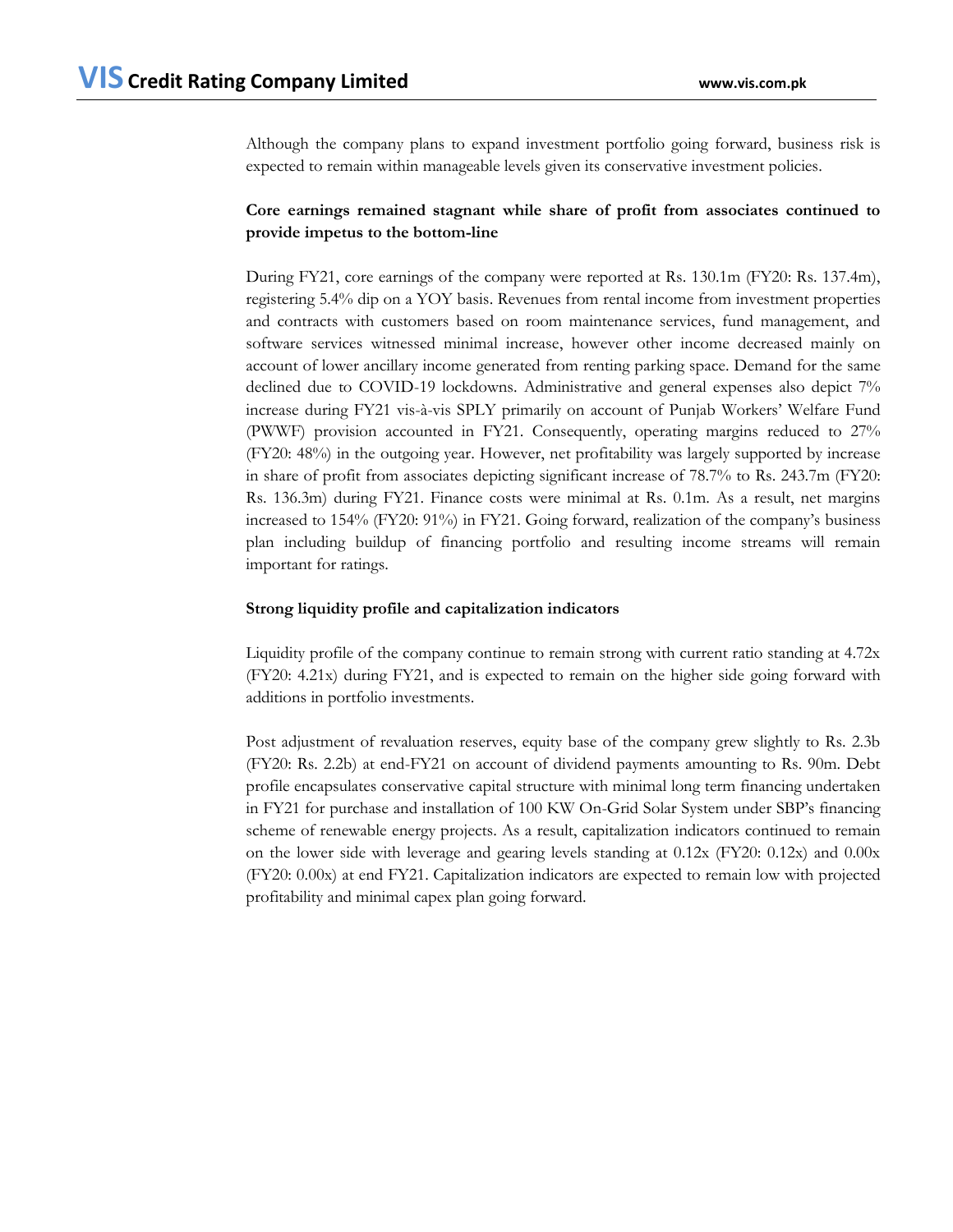# **LSE Financial Services Limited Annexure I BALANCE SHEET (in million PKR) FY18 FY19 FY20 FY21 Property, Plant & Equipment** 1,287.40 1,282.80 1,268.50 1,266.71 1,282.80 1,268.50 1,266.71 **Investment Property** 383.8 383.8 378.4 378.43<br> **Investment Accounted for Using the Equity Method** 796.1 883.0 996.3 1115.6 **Investment Accounted for Using the Equity Method** 796.1 883.0 996.3 1115.6<br> **Financial Assets** 551.7 440.1 467.2 507.1 **Financial Assets** 551.7 440.1 467.2 507.1 **Trade and Other Receivables** 32.9 15.1 22.4 9.47<br> **Cash and Bank Balances** 52.6 106.8 69.7 79.8 **Cash and Bank Balances** 52.6 106.8 69.7 79.8 **Total Assets** 3,406.9 3,406.9 3,406.9 3,406.9 3,406.9 3,406.9 3,406.9 3,406.9 3 3,406.9 3,406.9 3 3,406.9 3 3,406.9 3 3,406.9 3 3 406.9 3 406.9 3 406.9 3 406.9 3 406.9 3 406.9 3 406.9 3 406.9 3 406.9 3 406.9 3 406.9 3 406 **Long Term Finances (including current maturity)** 100 - 7.70<br> **Trade and Other Payables** 150.4 116.4 113.8 99.7 **Trade and Other Payables** 150.4 116.4 113.8 99.7<br> **Other Liabilities** 103 128 155 136 **Other Liabilities** 136 136 136 136 136 136 137 128 128 135 136 **Total Liabilities** 285.78 285.78 285.78 285.78 285.78 285.78 285.78 285.78 285.78 285.78 285.78 285.78 285.78 285.78 285.78 285.78 285.78 285.78 285.78 285.78 285.78 285.78 285.78 285.78 285.78 285.78 285.78 285.78 285.78 **Paid Up Capital** 1,282.80 1,282.80 1,282.80 1,282.84 1<br> **1,282.80** 1,282.80 1,282.84 1<br> **1,282.80** 1,282.80 1,282.84 1<br> **1,282.80** 2,129.70 2,189.10 2.344.93 **Tier-1 Equity** 2,046.80 2,129.70 2,189.10 2,344.93 **Total Equity** 2,823.9 2,909.3 2,980.5 3,121.2 **INCOME STATEMENT FY18 FY19 FY20 FY21 Projected Net Financial Income from New Product Portfolio Total Revenue** 139.2 184.3 175.8 153.2 184.3 175.8 153.2 **Gain on Recognition of Finance Lease** 94.3 - 0 **Fair Value Gain on Revaluation of Investment Property** 163.1 **163.1 163.1 163.1 163.1 163.1 163.1 163.1 163.1 163.1 163.1 163.1 163.1 163.1 163.1 163.1 163.1 163.1 163.1 163.1 163.1 Operating Profit** 301.9 85.3 65.6 35.6 **Share of Profit of Associate (Using Equity Method)-Net of Tax** 127.3 124.1 136.3 **Profit/(Loss) Before Tax** 420.8 200.4 201.9 279.14 **Profit/(Loss) After Tax** 344.3 153.3 160.1 236.0 **RATIO ANALYSIS FY18 FY19 FY20 FY21 Operating Margin (%)**<br> **Operating Margin (%)**<br> **Operating Margin (%)**<br> **Operating Margin (%)**<br>
247% 83% 91% 154% **Net Margin (%) Current Ratio (x)** 3.66 4.06 4.21 4.72 **Efficiency (%)** 68% 63% 63% 63% 63% 77% **ROAA (%)** 12% 5% 5% 5% 7% **ROAE (%)** 18% 7% 7% 7% 10% **Gearing (x)** 0.05 0.00 0.00 0.00 **Debt Leverage (x)** 0.17 0.11 0.12 0.12 0.12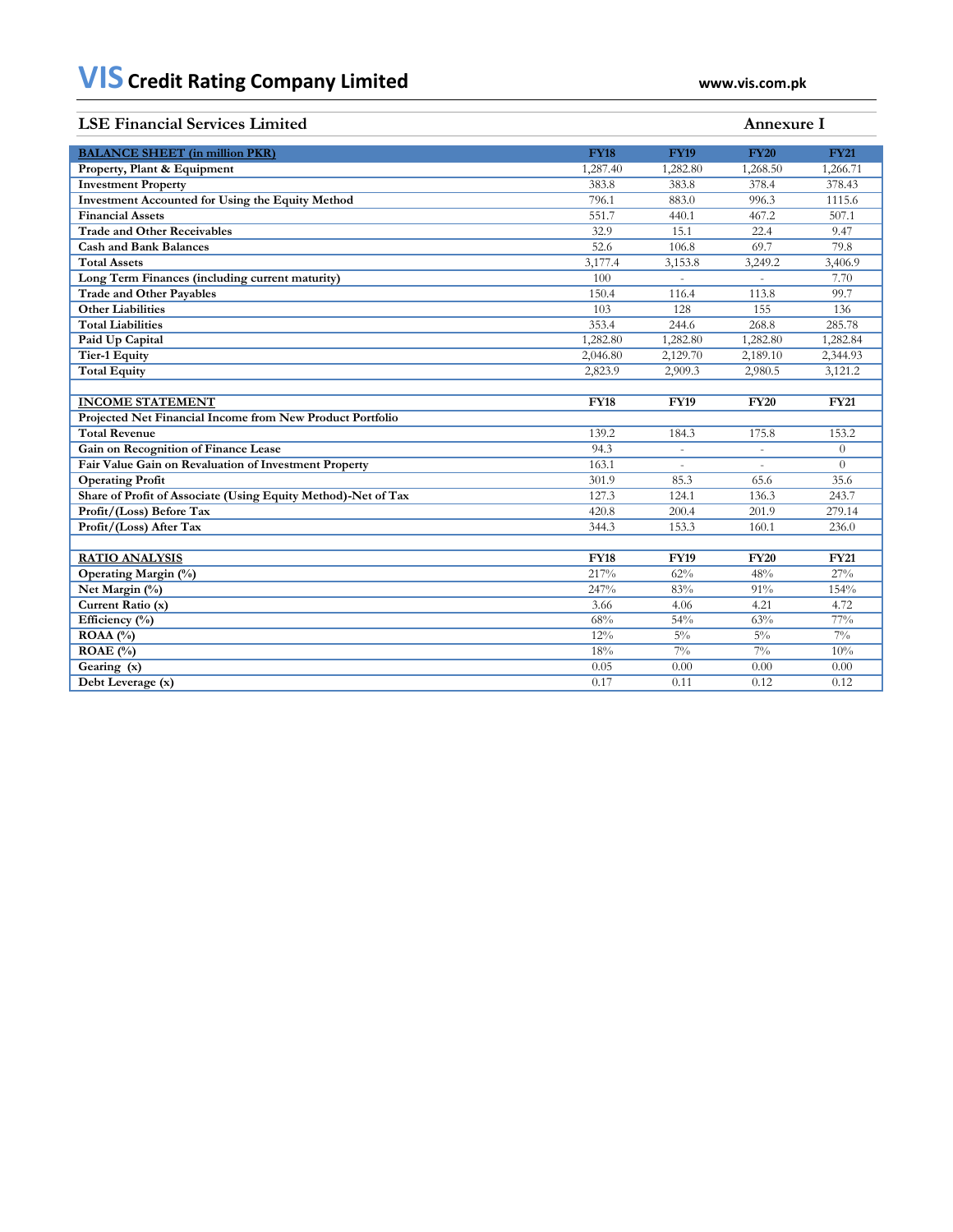## **LSE Financial Services Limited Annexure II**

# **ISSUE/ISSUER RATING SCALE & DEFINITIONS Annexure III**

# **VIS** Credit Rating Company Limited

## RATING SCALE & DEFINITIONS: ISSUES / ISSUERS

### Medium to Long-Term

### 444

Highest credit quality: the risk factors are negligible, being only slightly more than for risk-free Government of Pakistan's debt.

### AA+, AA, AA-

High credit quality; Protection factors are strong. Risk is modest but may vary slightly from time to time because of economic conditions.

### $A+A, A$

Good credit quality; Protection factors are adequate. Risk factors may vary with possible changes in the economy.

### BBB+, BBB, BBB-

Adequate credit quality; Protection factors are reasonable and sufficient. Risk factors are considered variable if changes occur in the economy.

### **BB+, BB, BB-**

Obligations deemed likely to be met. Protection factors are capable of weakening if changes occur in the economy. Overall quality may move up or down frequently within this category.

### B+ B B-

Obligations deemed less likely to be met. Protection factors are capable of fluctuating widely if changes occur in the economy. Overall quality may move up or down frequently within this category or into higher or lower rating grade.

### CCC

Considerable uncertainty exists towards meeting the obligations. Protection factors are scarce and risk may be substantial.

cc A high default risk

 $\epsilon$ 

A very high default risk

<sub>D</sub>

Defaulted obligations

Rating Watch: VIS places entities and issues on 'Rating Watch' when it deems that there are conditions present that necessitate re-evaluation of the assigned rating(s). Refer to our 'Criteria for Rating Watch' for details. www.vis.com.pk/images/criteria\_watch. pdf

Rating Outlooks: The three outlooks 'Positive', 'Stable' and 'Negative' qualify the potential direction of the assigned rating(s). An outlook is not necessarily a precursor of a rating change. Refer to our 'Criteria for Rating Outlook' for details.www.vis.com.pk/ images/criteria outlook.pdf

(SO) Rating: A suffix (SO) is added to the ratings of 'structured' securities where the servicing of debt and related obligations is backed by some sort of financial assets and/or credit support from a third party to the transaction. The suffix (SO), abbreviated for 'structured obligation', denotes that the rating has been achieved on grounds of the structure backing the transaction that enhanced the credit quality of the securities and not on the basis of the credit quality of the issuing entity alone.

# Short-Term

### $A - 1 +$

Highest certainty of timely payment; Short-term liquidity, including internal operating factors and /or access to alternative sources of funds, is outstanding and safety is just below risk free Government of Pakistan's short-term obligations.

## $A - 1$

High certainty of timely payment; Liquidity factors are excellent and supported by good fundamental protection factors. Risk factors are minor.

### $A - 2$

Good certainty of timely payment. Liquidity factors and company fundamentals are sound. Access to capital markets is good. Risk factors are small.

### 4-3

Satisfactory liquidity and other protection factors qualify entities / issues as to investment grade. Risk factors are larger and subject to more variation. Nevertheless, timely payment is expected.

Speculative investment characteristics; Liquidity may not be sufficient to ensure timely payment of obligations.

Capacity for timely payment of obligations is doubtful.

(blr) Rating: A suffix (blr) is added to the ratings of a particular banking facility obtained by the borrower from a financial institution. The suffix (bir), abbreviated for 'bank loan rating' denotes that the rating is based on the credit quality of the entity and security structure of the facility.

'p' Rating: A 'p' rating is assigned to entities, where the management has not requested a rating, however, agrees to provide informational support. A 'p' rating is shown with a 'p' subscript and is publicly disclosed. It is not modified by a plus (+) or a minus (-) sign which indicates relative standing within a rating category. Outlook is not assigned to these ratings. Refer to our 'Policy for Private Ratings' for details. www.vis.com.pk/images/ policy ratings pdf

'SD' Rating: An 'SD' rating is assigned when VIS believes that the ratee has selectively defaulted on a specific issue or obligation but it will continue to meet its payment obligations on other issues or obligations in a timely manner.